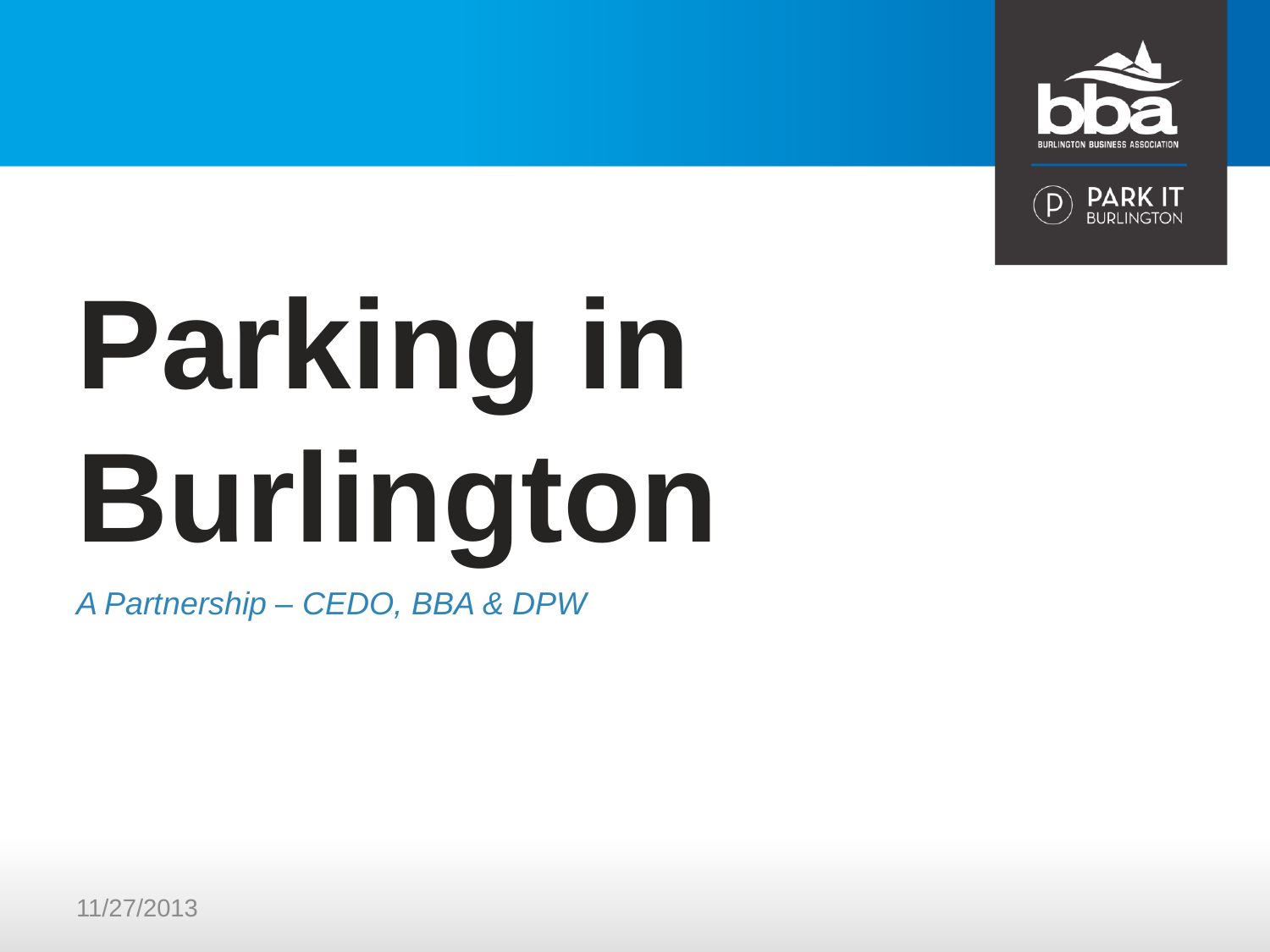

## **Parking is Emotional**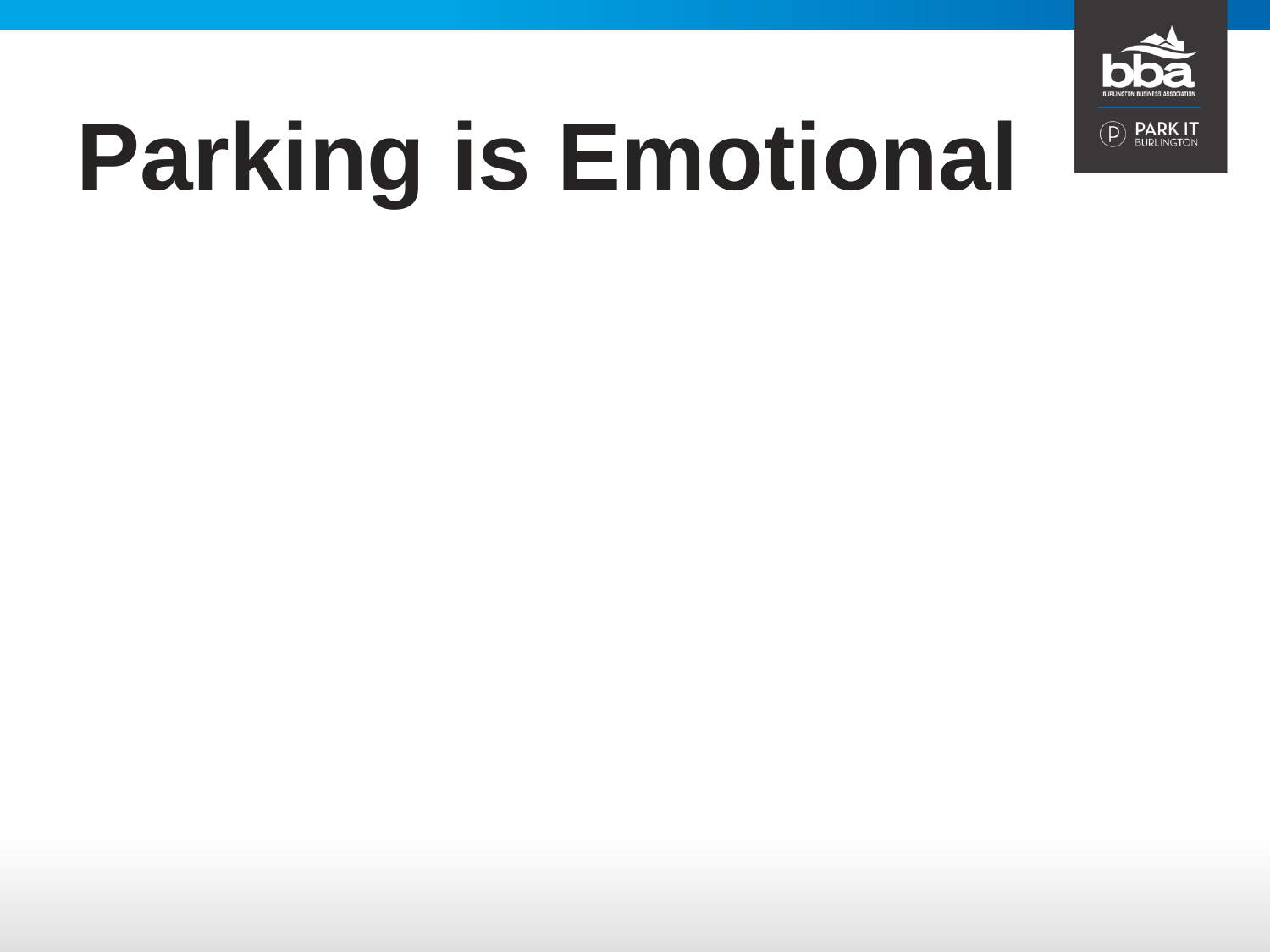### **Parking by the Numbers**

*8,846 Parking Spaces*



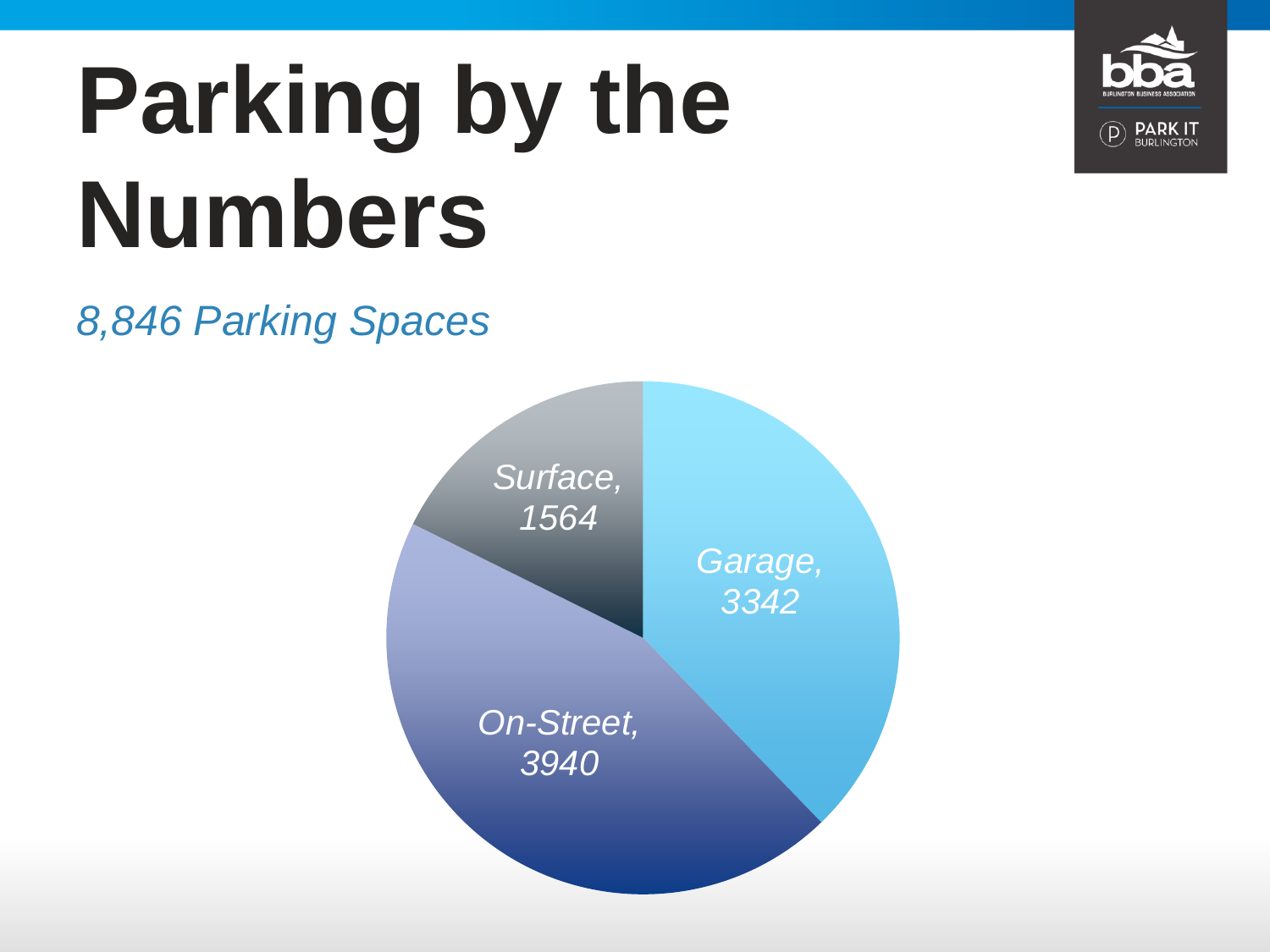# **Most Parking is Privately Owned**



*About half of all parking is available to the public*

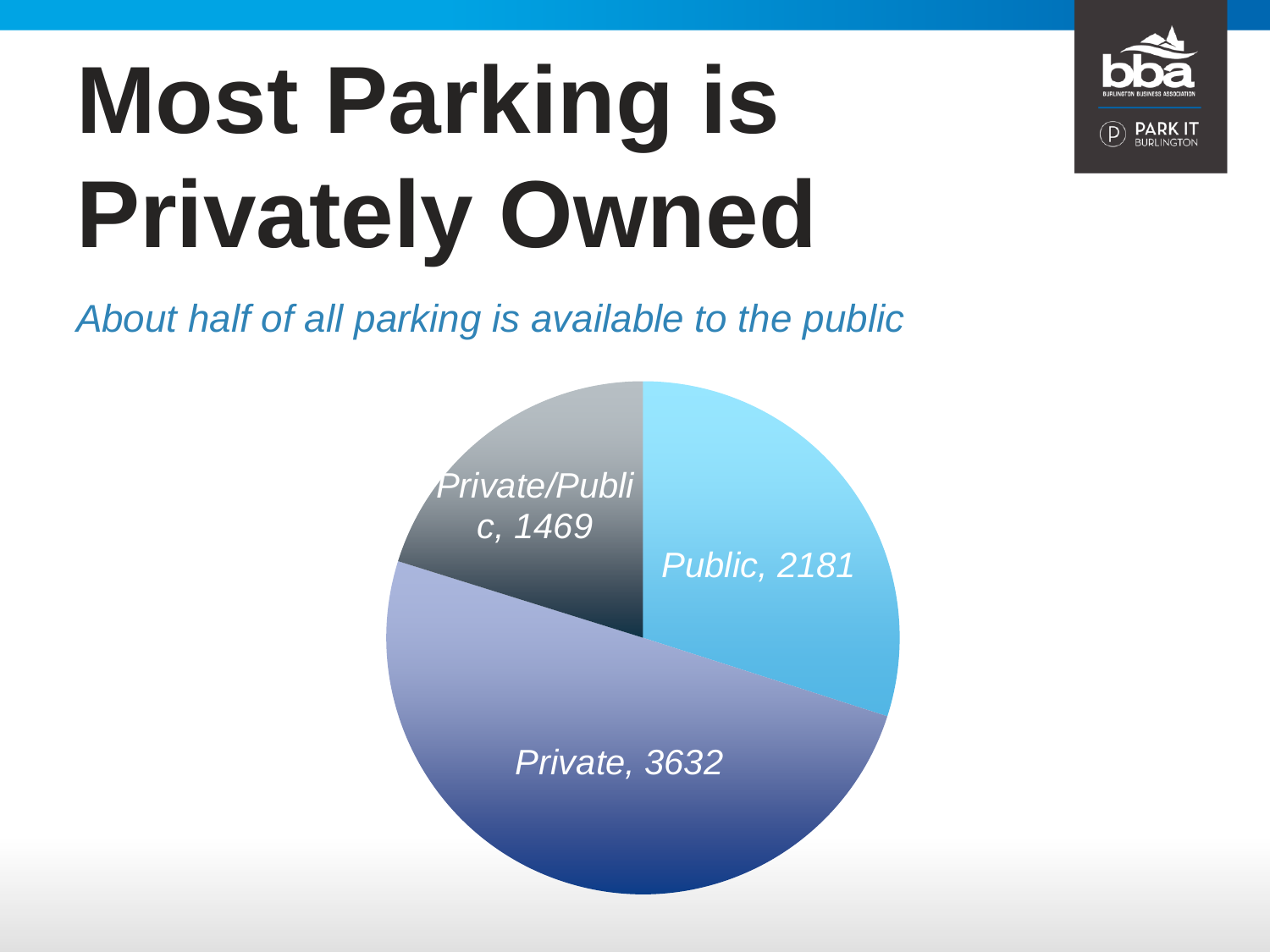

### **35% Spaces are Vacant, Even at Peak**

*via PlanBTV Transportation Study*

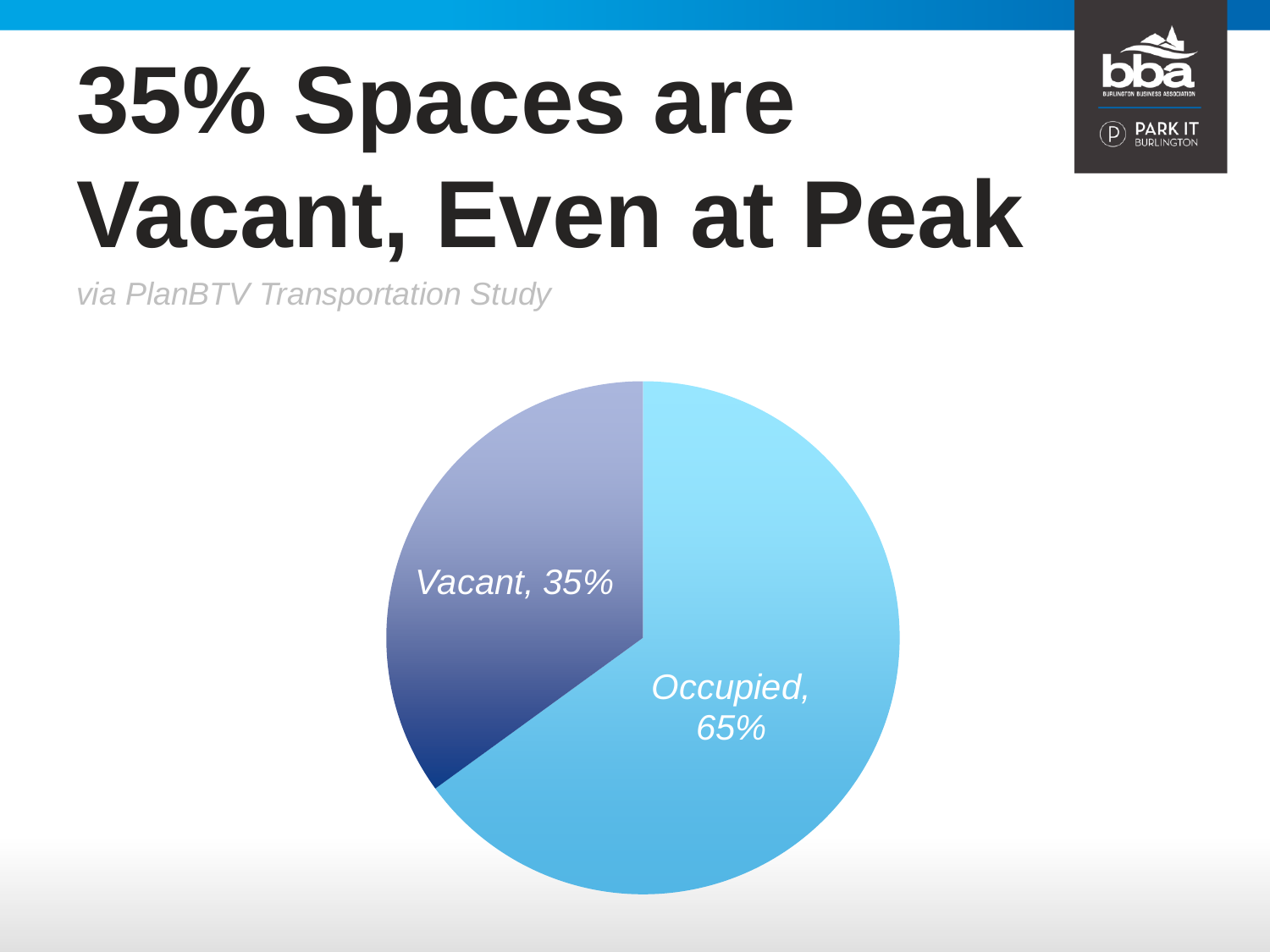# **Public Garages are Most Used**

*Burlington Parking is still under-utilized at peak times Via PlanBTV Transportation Study*

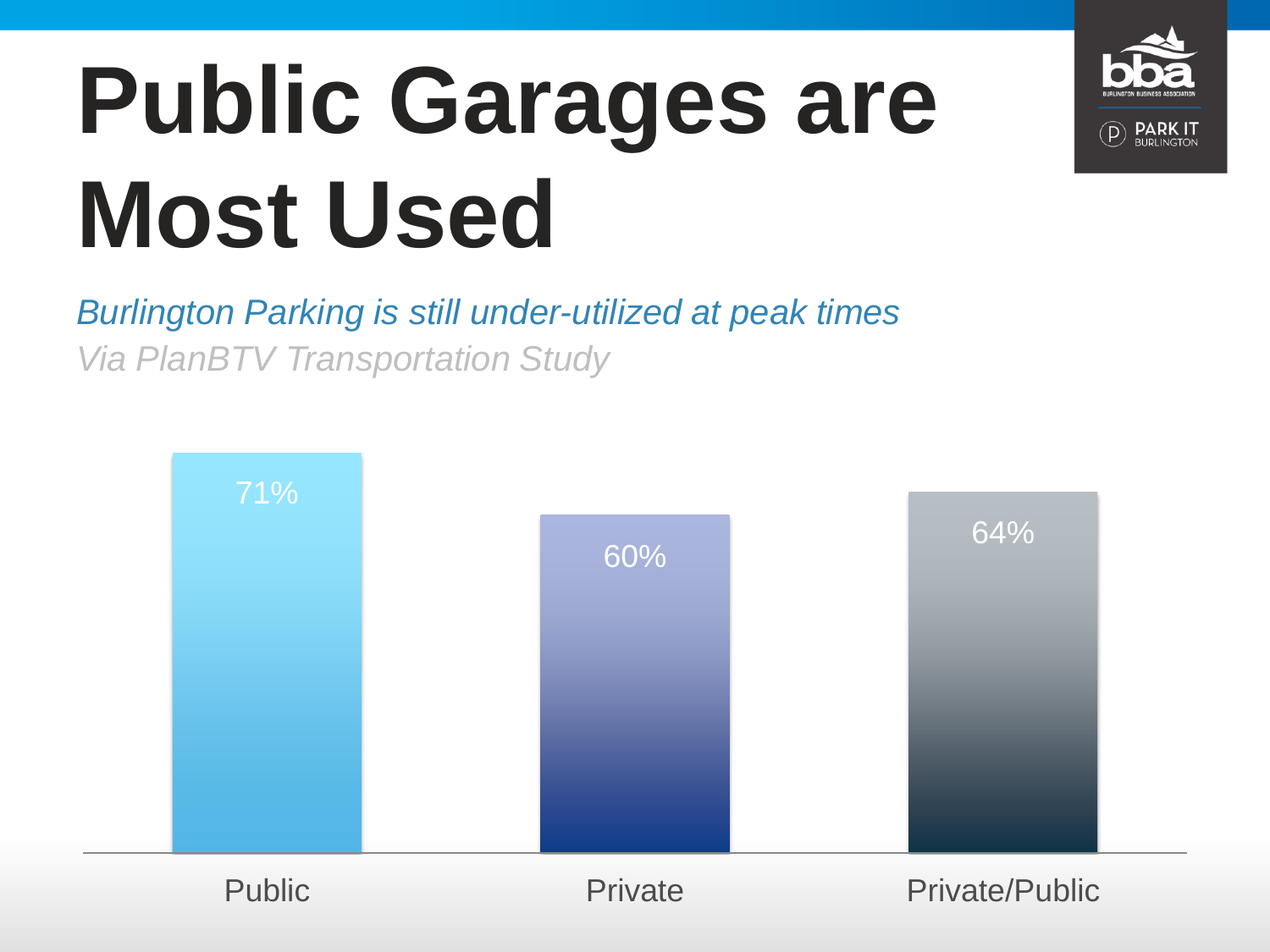# **Parking Downtown**

Where is it?



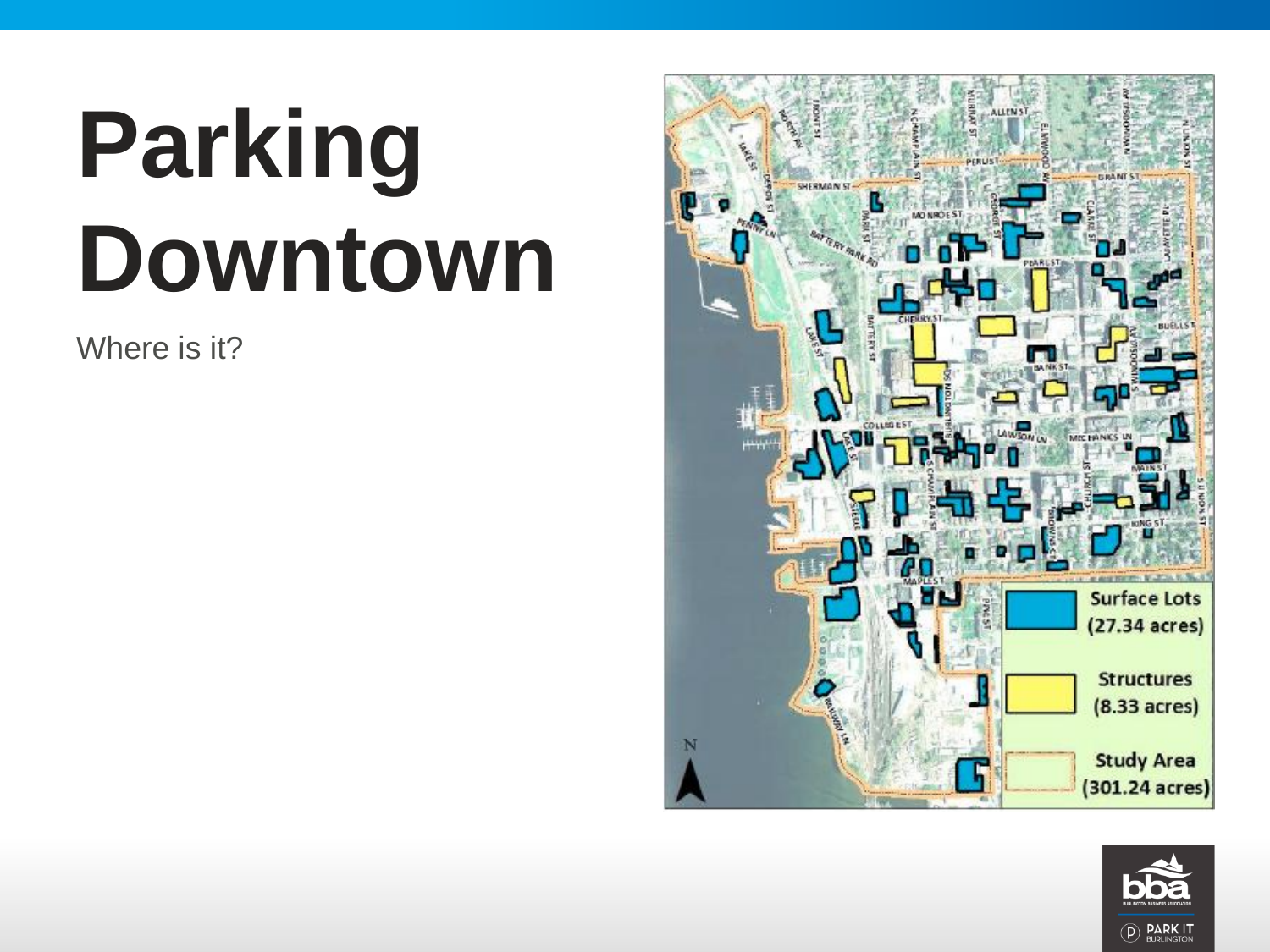

# **PARK IT BTV - Facts**

- Street Parking is Used More than Garage Parking
- Most Open Parking
	- Waterfront and Near Courthouse
		- Due mainly to two Private/Public Garages
- Private/Private Parking has Most Open Spaces
	- Though most are leased out
	- There maybe an opportunity to share spaces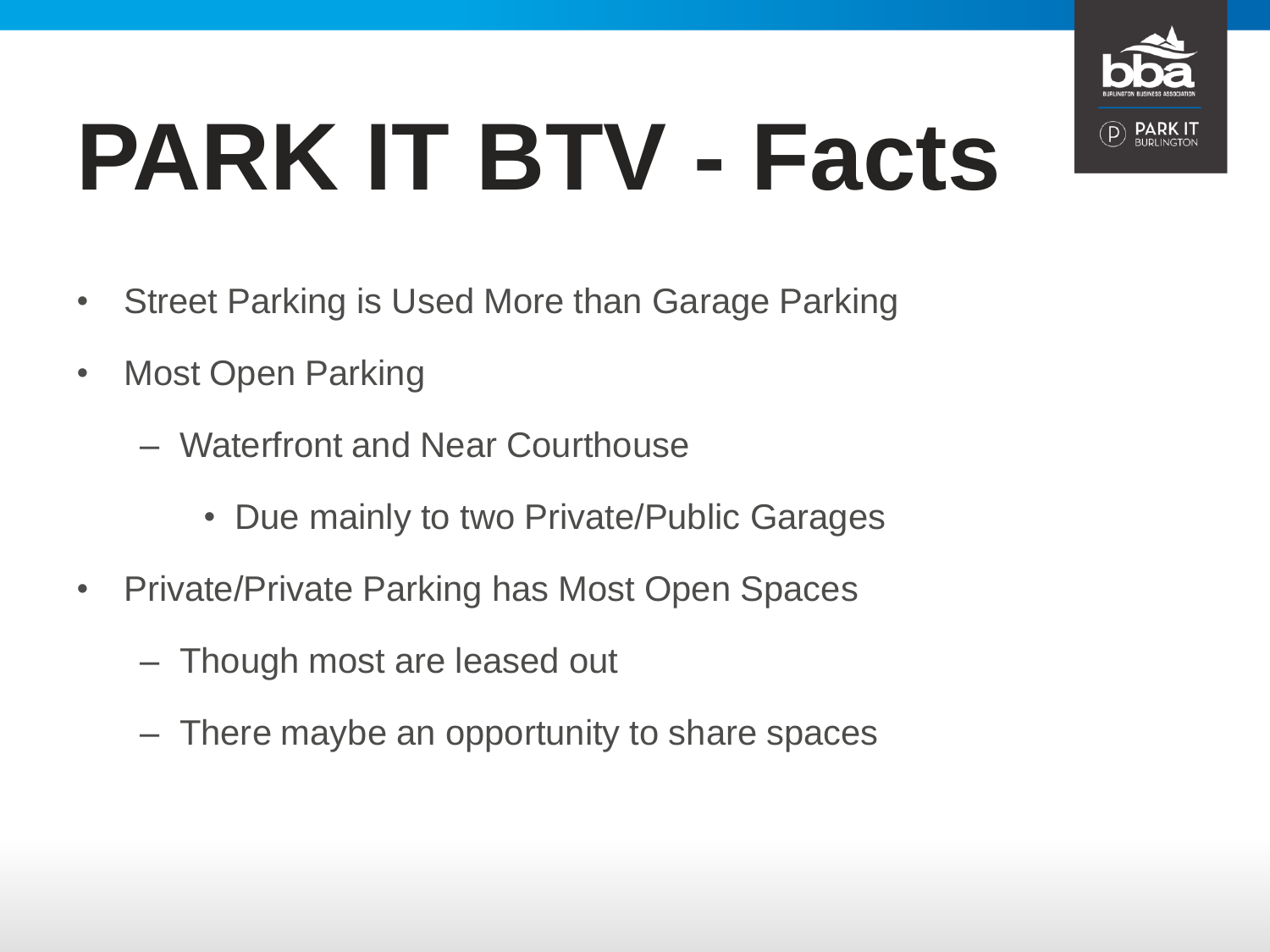

# **Who's in Charge**

- DPW Runs Public Parking
	- Downtown Garages & On-Street Parking
	- Pat Buteau, Dep. Dir DPW
	- Brad Cummings, Manager
	- GMCS has a contract for Garage Security
- Parks & Rec Waterfront Parking Lots
- Burlington Police Run Street Meter Enforcement
	- John King of BPD
- DPW Commission Sets Parking Rates
- Church Street Marketplace Commission sets DID Rate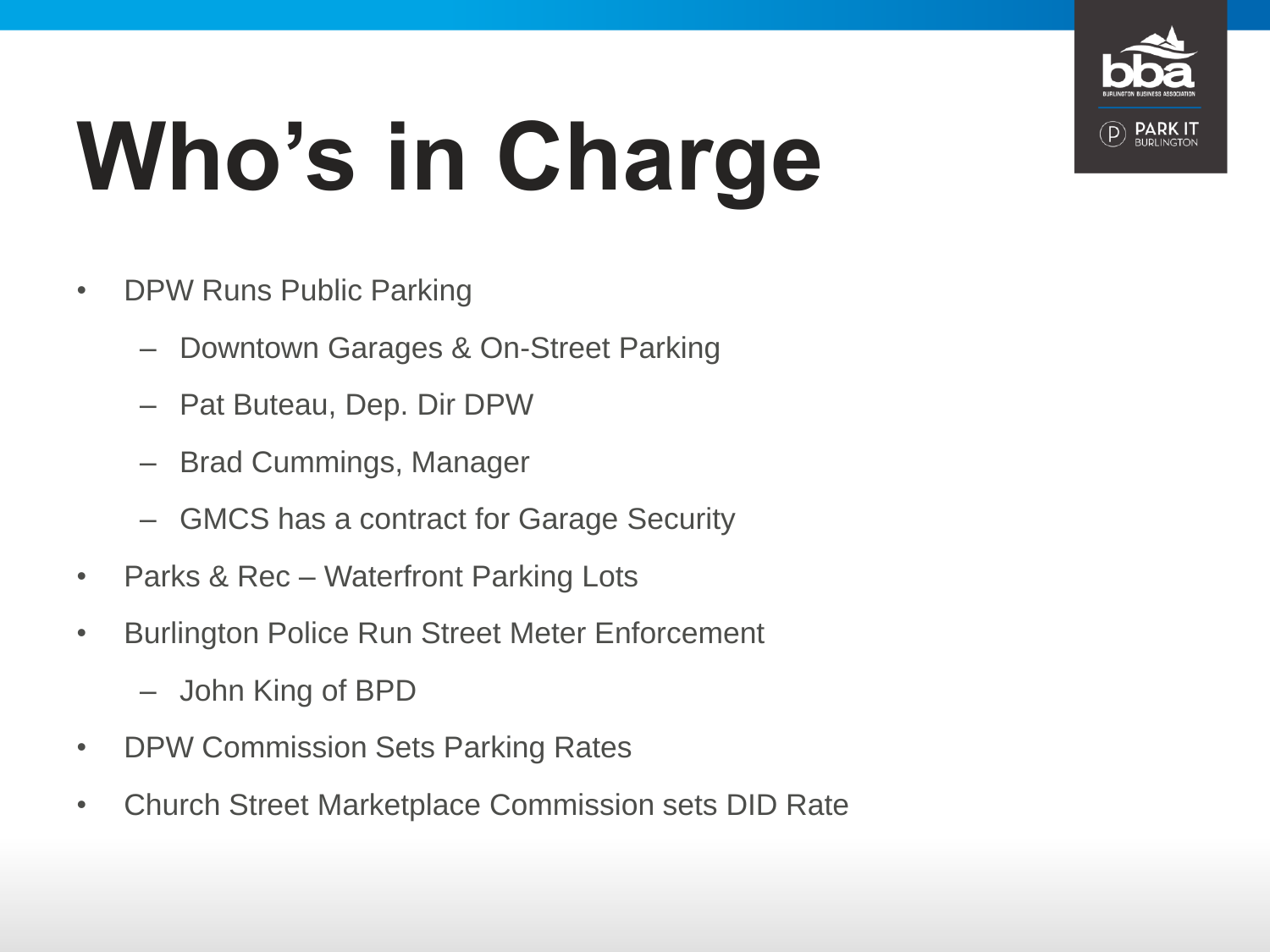

# **Parking Costs**

*Short Term/Day to Day*

Garage \$8 - \$20 per day

On-Street/Surface Lots \$.40 - \$1 per hour

Garage \$75 - \$110 per month *Long Term/Lease*

Surface Lots \$50 - \$75 per month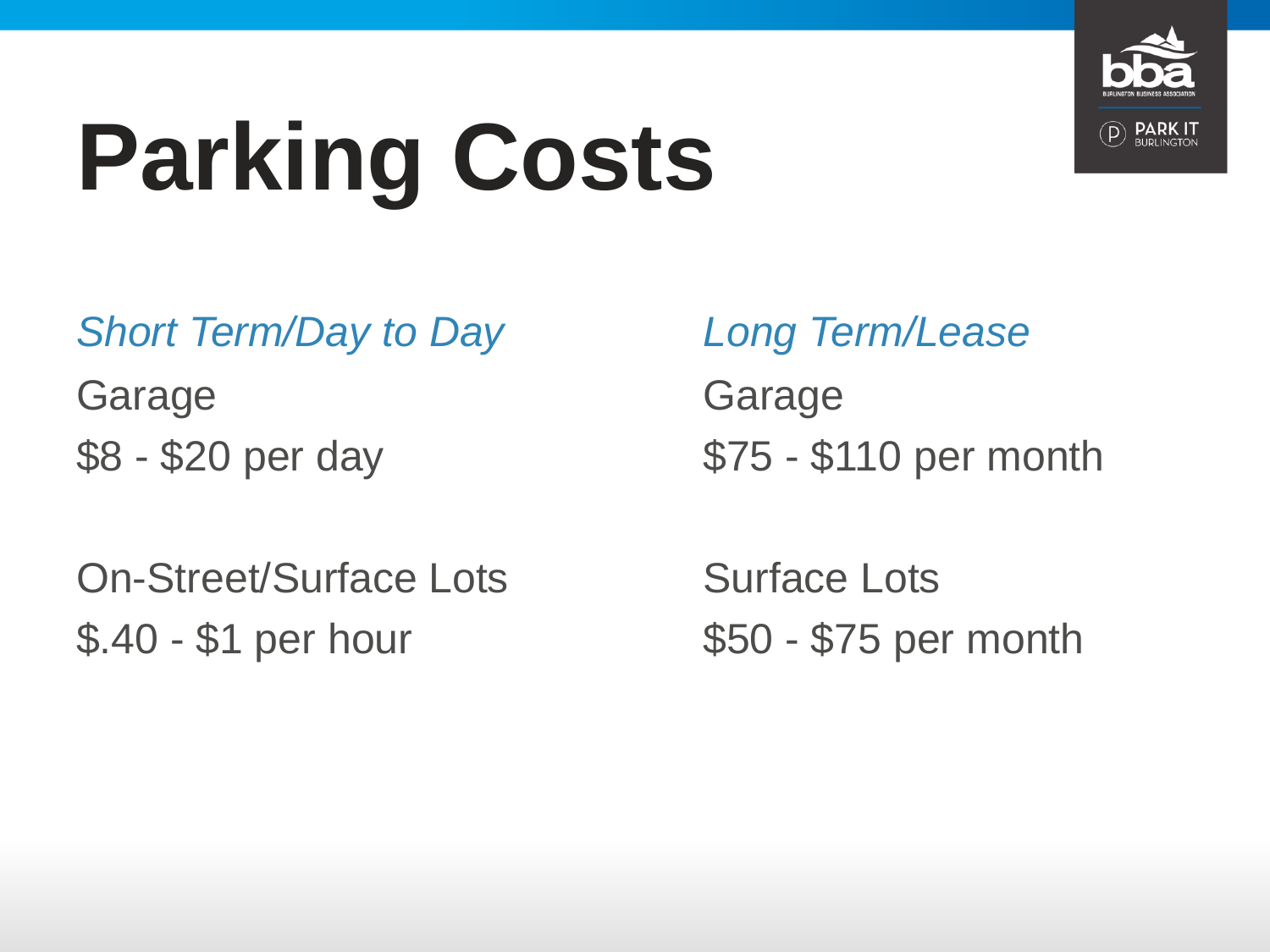# **The City's Parking Income**



**Garages** \$1.8 million

Parking Meters \$1.5 million

Parking Tickets \$1.2 million

DID \$300k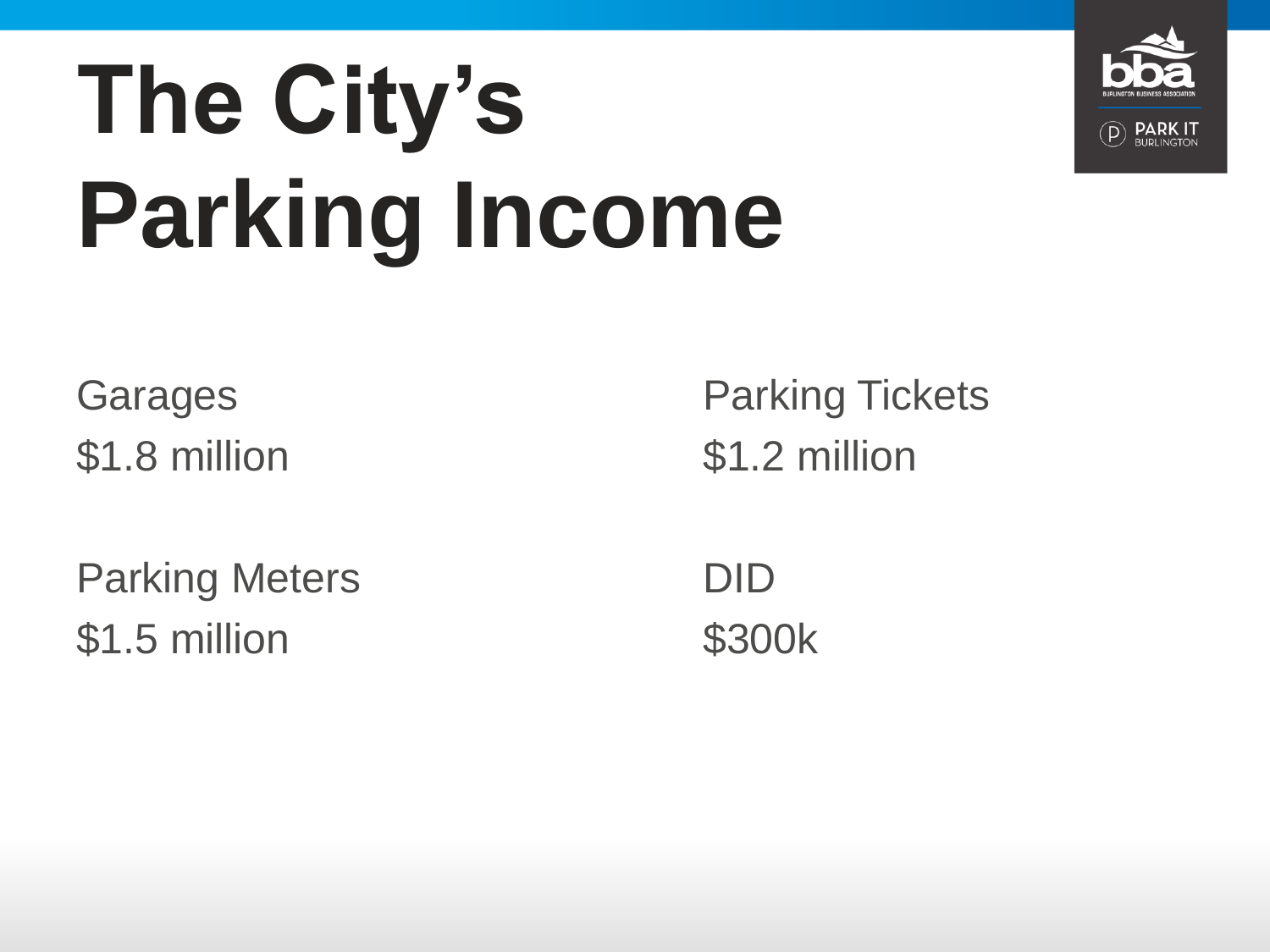

# **Happy 40th Birthday!**

*Some City Garages are Nearing the End of Their Useful Life*



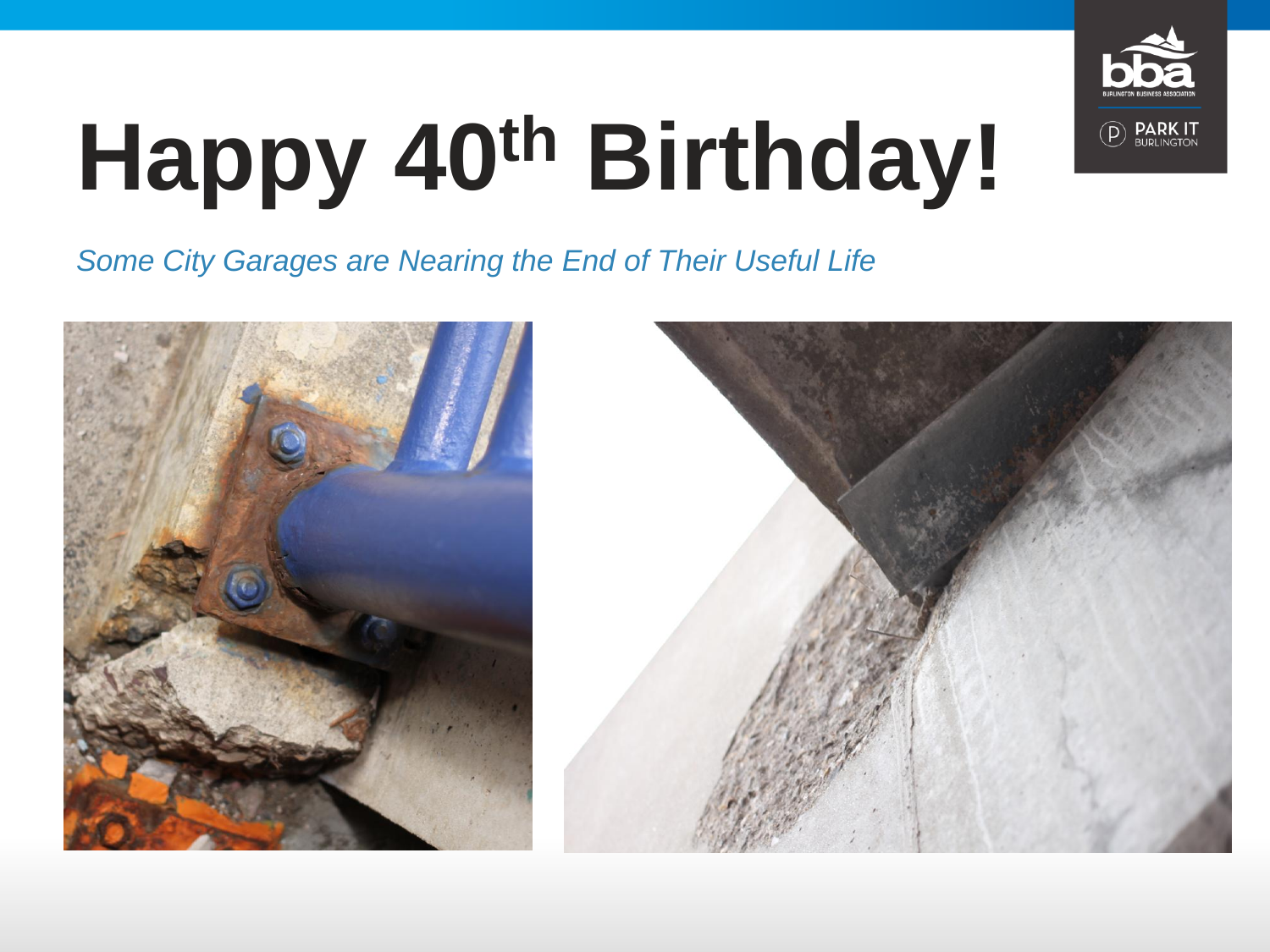

#### **Garages Need Repair**



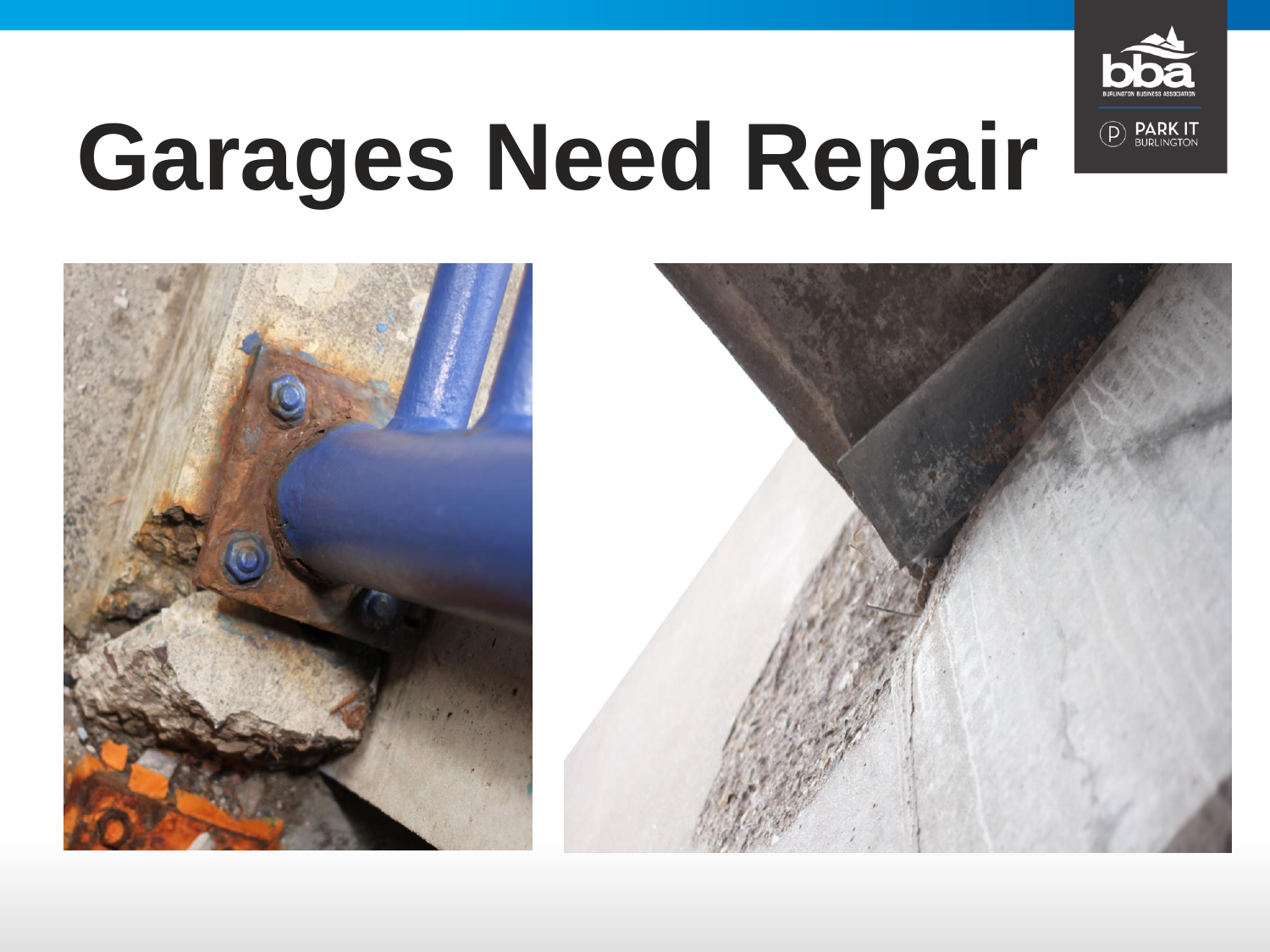

# **Garages Need Repair**

#### *\$1 million+ needed for repairs NOW*



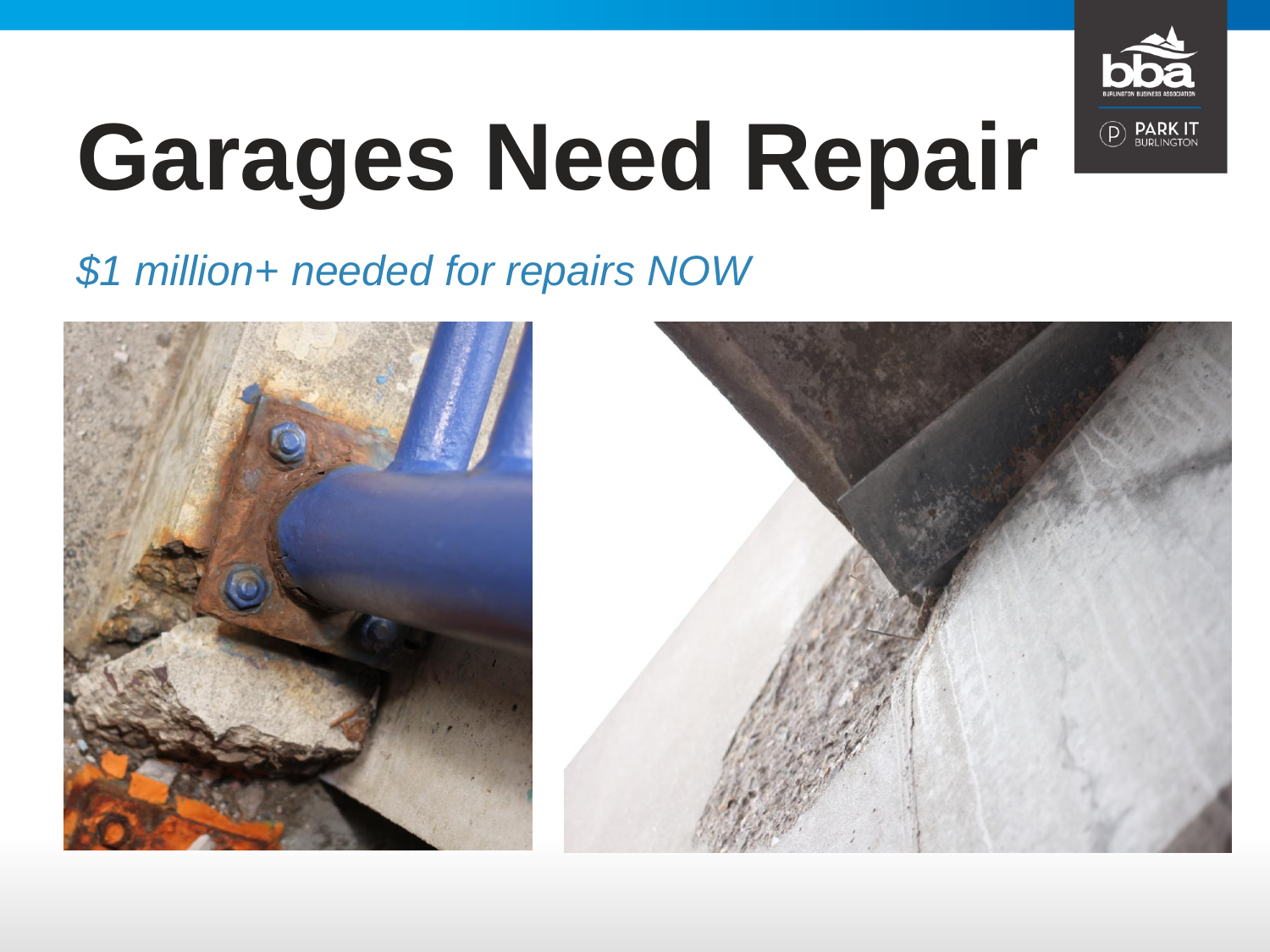# **The DID & Parking**

- Business is Taxed at 9 cents/\$100
- This tax raises \$306,000
- Funds Support 2hr. Free Parking
- Adopted by Charter Change Vote in 2009
- Church Street Marketplace Commission sets rate



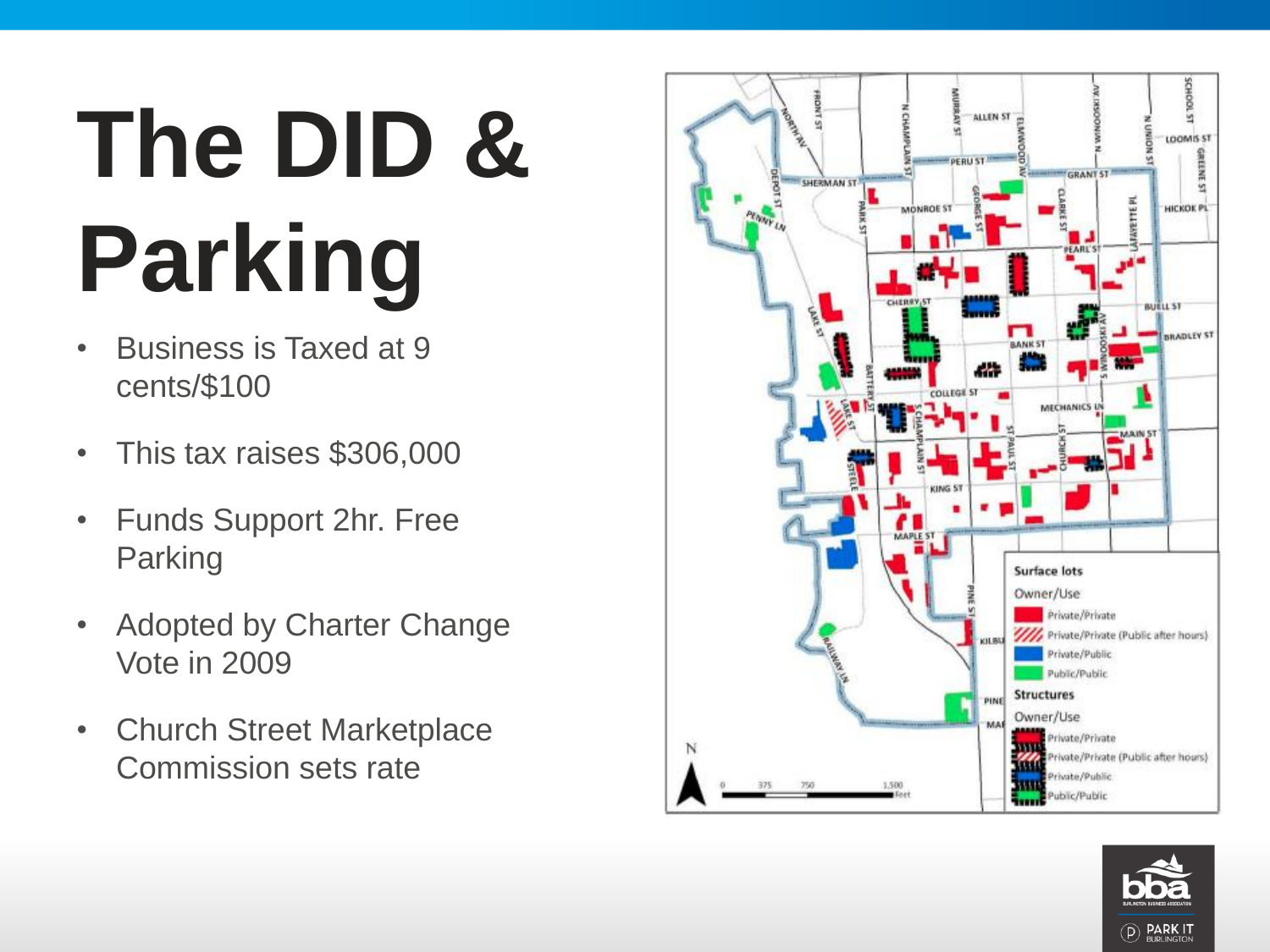

# **Bottom Line**

- Garages
	- Break-even or lose money
	- Little capital maintenance or improvement in budget
- Street Meters
	- Make money
	- Cover traffic fund and crossing guards
- DID Funds
	- Do NOT cover cost of 2 hrs of Free Parking
	- 70%+ of tickets in Marketplace Garage are 2 hr FREE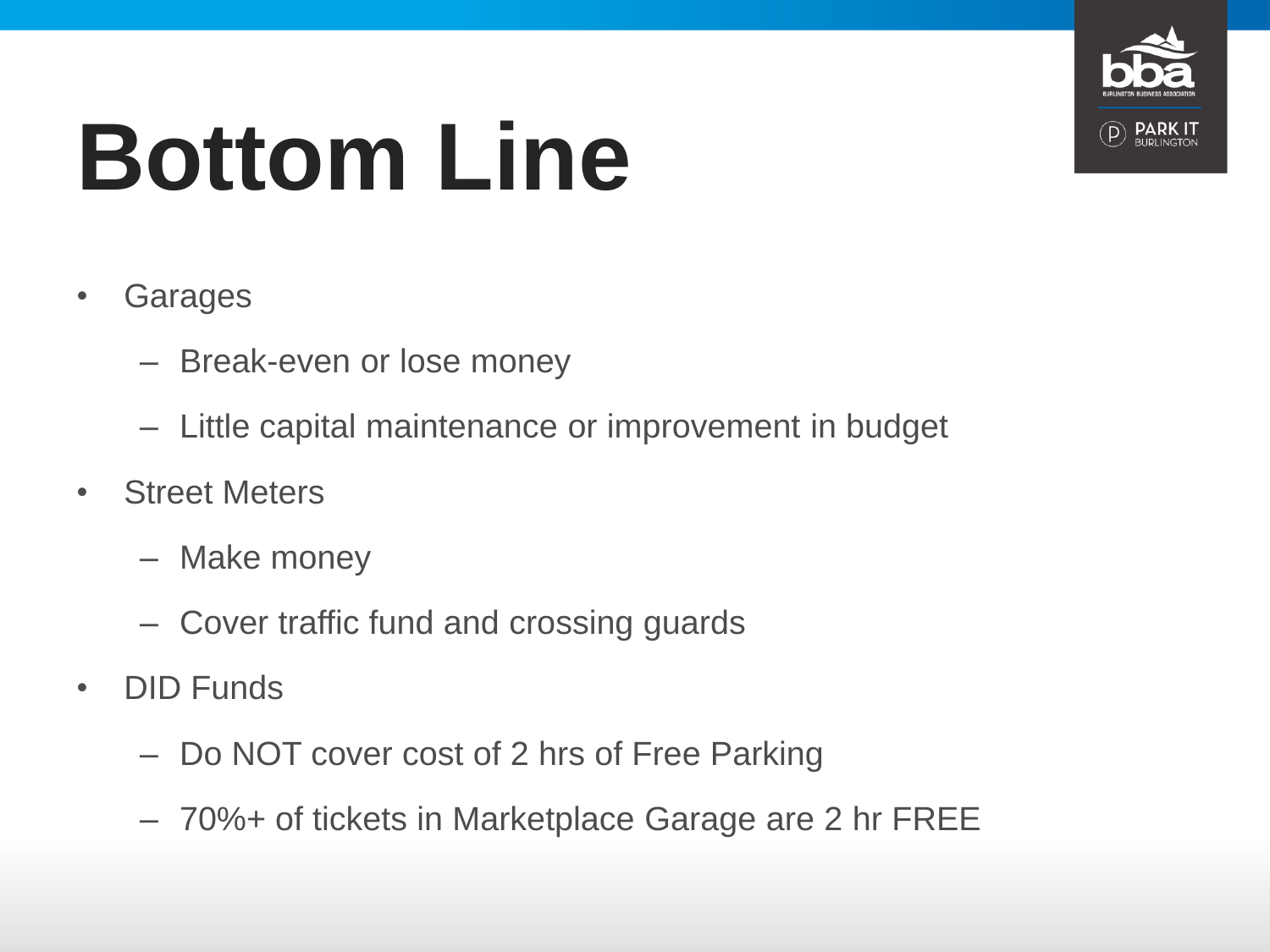# **PlanBTV Recommendations**

- Improving the Customer Experience
	- Clean, Safe, and Friendly
- Managing Parking Better
- Using Newer Technology
- Adding Wayfinding Signage

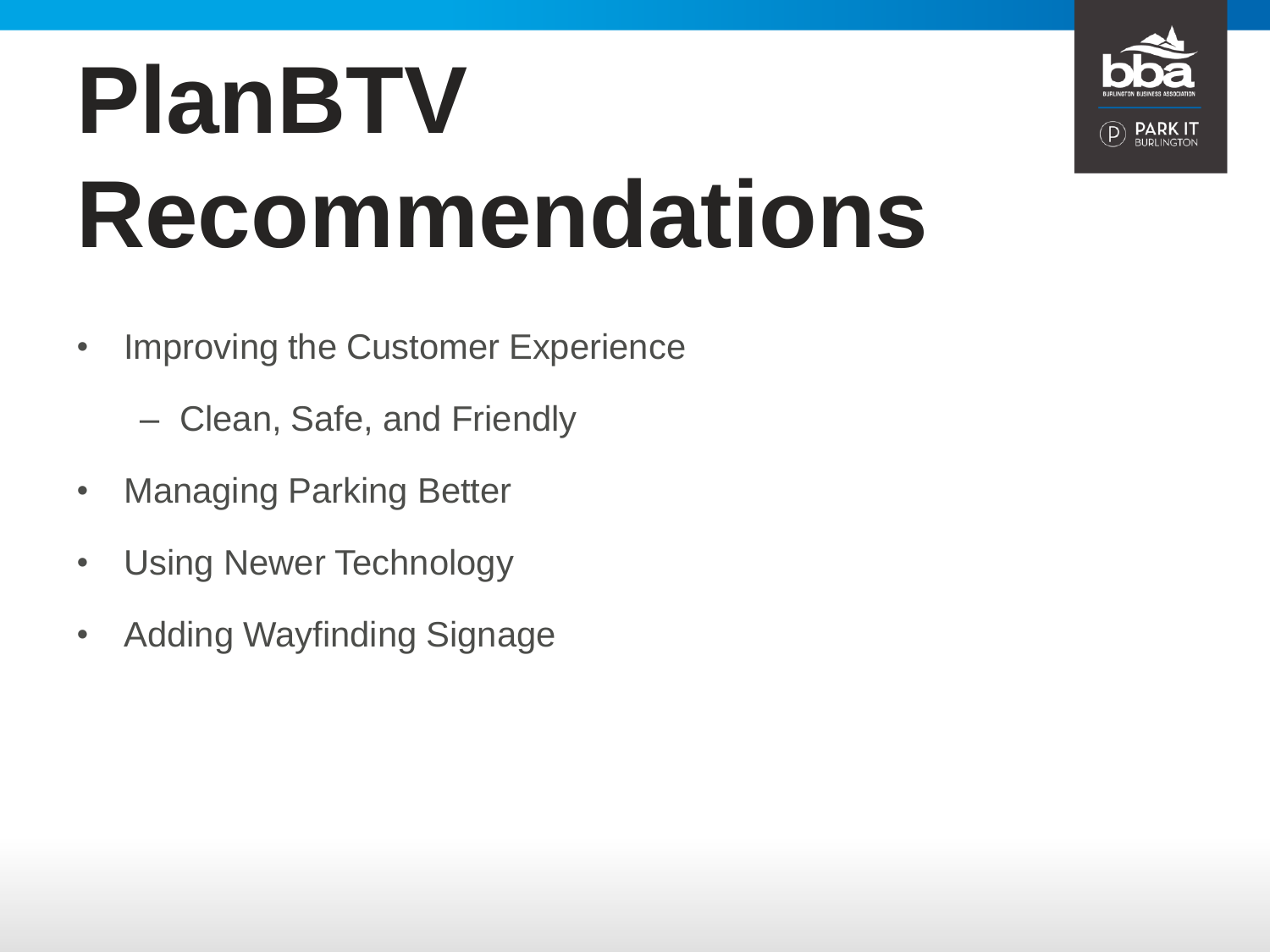

# **Make Changes To**

- Improve the Customer Experience
	- Customer is
		- Employee, Shopper, Visitor, Client, Tourist, Resident, Customer, Tourist, Delivery Truck
- Increase Revenue so we can
	- Stabilize the system
	- Repair infrastructure
	- Maintain and improve equipment
	- Make garages cleaner and safer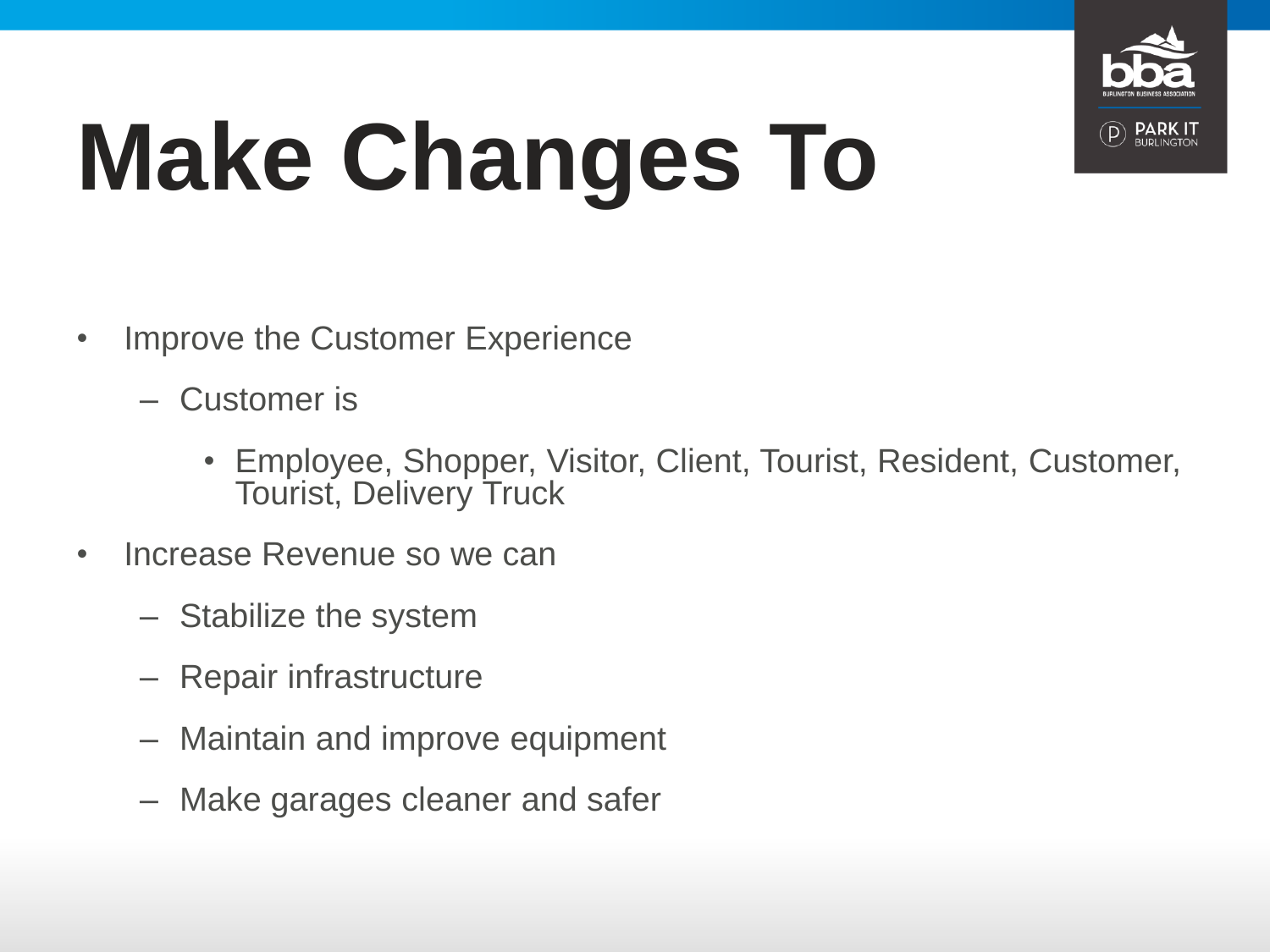

# **Our Plan**

- Create a Parking Management Plan
	- Includes Public & Private Parking = at least 60% of spaces
- Test changes with Pilot Programs
- Education and Inform
- Advocate for Zoning Change